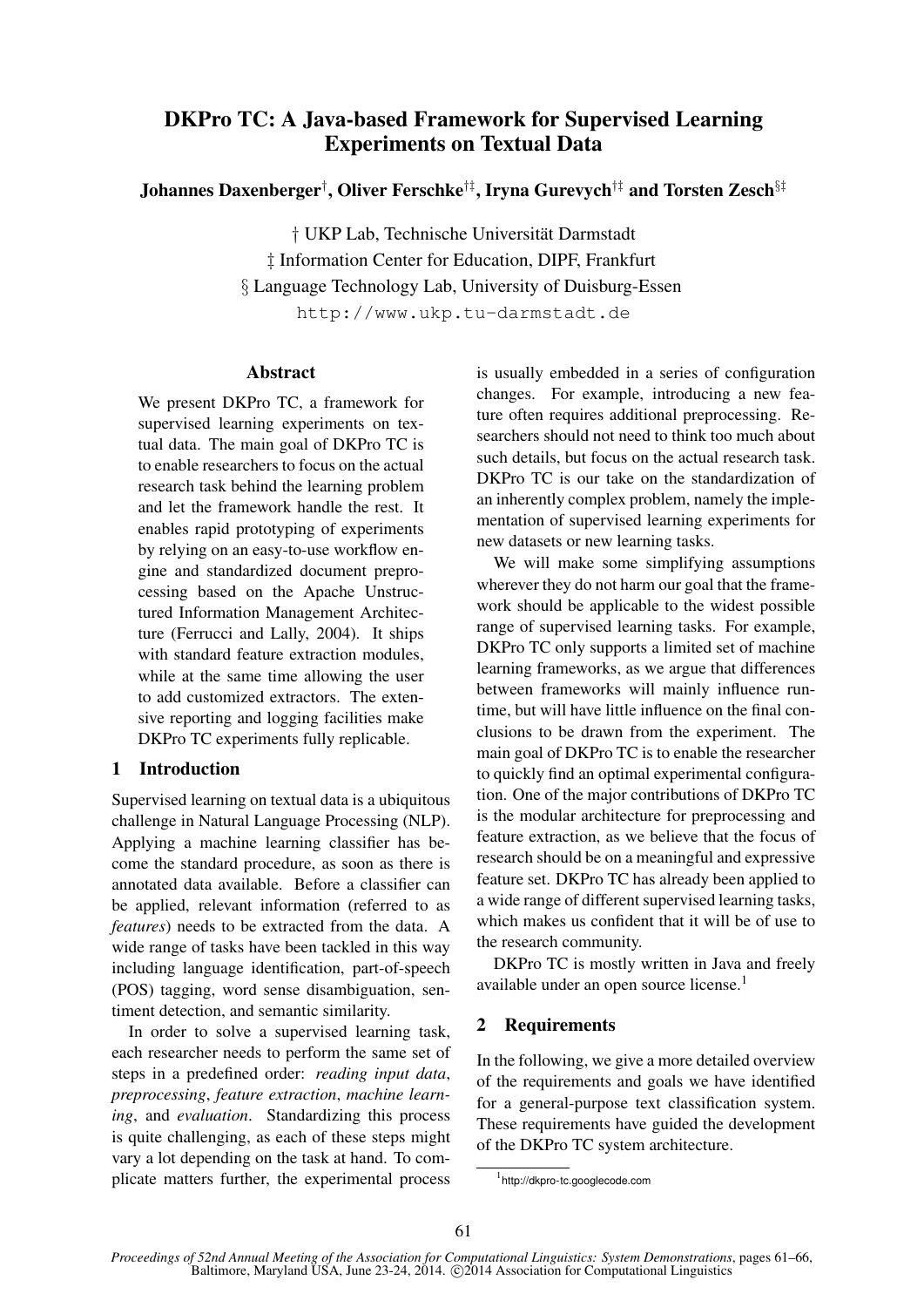|                           | $\bigoplus$ Label                                      | Label<br>Label<br>Label                         | $\bullet$ 0.75     |
|---------------------------|--------------------------------------------------------|-------------------------------------------------|--------------------|
|                           | Single-label                                           | Multi-label                                     | <b>Regression</b>  |
| <b>Document Mode</b>      | · Spam Detection<br>· Sentiment Detection              | · Text Categorization<br>· Keyphrase Assignment | · Text Readability |
| <b>Unit/Sequence Mode</b> | • Named Entity Recognition<br>· Part-of-Speech Tagging | · Dialogue Act Tagging                          | · Word Difficulty  |
| <b>Pair Mode</b>          | Paraphrase Identification<br>· Textual Entailment      | · Relation Extraction                           | · Text Similarity  |

Table 1: Supervised learning scenarios and feature modes supported in DKPro TC, with example NLP applications.

Flexibility Users of a system for supervised learning on textual data should be able to choose between different machine learning approaches depending on the task at hand. In supervised machine learning, we have to distinguish between approaches based on classification and approaches based on regression. In classification, given a document  $d \in D$  and a set of labels  $C =$  ${c_1, c_2, ..., c_n}$ , we want to label each document d with  $L \subset C$ , where L is the set of relevant or true labels. In single-label classification, each document d is labeled with exactly one label, i.e.  $|L| = 1$ , whereas in multi-label classification, a set of labels is assigned, i.e.  $|L| \ge 1$ . Singlelabel classification can further be divided into binary classification ( $|C| = 2$ ) and multi-class classification ( $|C| > 2$ ). In regression, real numbers instead of labels are assigned.

Feature extraction should follow a modular design in order to facilitate reuse and to allow seamless integration of new features. However, the way in which features need to be extracted from the input documents depends on the the task at hand. We have identified several typical scenarios in supervised learning on textual data and propose the following *feature modes*:

- In *document mode*, each input document will be used as its own entity to be classified, e.g. an email classified as wanted or unwanted (spam).
- In *unit/sequence mode*, each input document contains several units to be classified. The units in the input document cannot be divided into separate documents, either because the context of each unit needs to be preserved (e.g. to disambiguate named entities) or because they form a sequence which needs to be kept (in sequence tagging).

• The *pair mode* is intended for problems which require a pair of texts as input, e.g. a pair of sentences to be classified as paraphrase or non-paraphrase. It represents a special case of multi-instance learning (Surdeanu et al., 2012), in which a document contains exactly two instances.

Considering the outlined learning approaches and feature modes, we have summarized typical scenarios in supervised learning on textual data in Table 1 and added example applications in NLP.

Replicability and Reusability As it has been recently noted by Fokkens et al. (2013), NLP experiments are not replicable in most cases. The problem already starts with undocumented preprocessing steps such as tokenization or sentence boundary detection that might have heavy impact on experimental results. In a supervised learning setting, this situation is even worse, as e.g. feature extraction is usually only partially described in the limited space of a research paper. For example, a paper might state that "n-gram features" were used, which encompasses a very broad range of possible implementations.

In order to make NLP experiments replicable, a text classification framework should (i) encourage the user to reuse existing components which they can refer to in research papers rather than writing their own components, (ii) document all performed steps, and (iii) make it possible to re-run experiments with minimal effort.

Apart from helping the replicability of experiments, reusing components allows the user to concentrate on the new functionality that is specific to the planned experiment instead of having to reinvent the wheel. The parts of a text classification system which can typically be reused are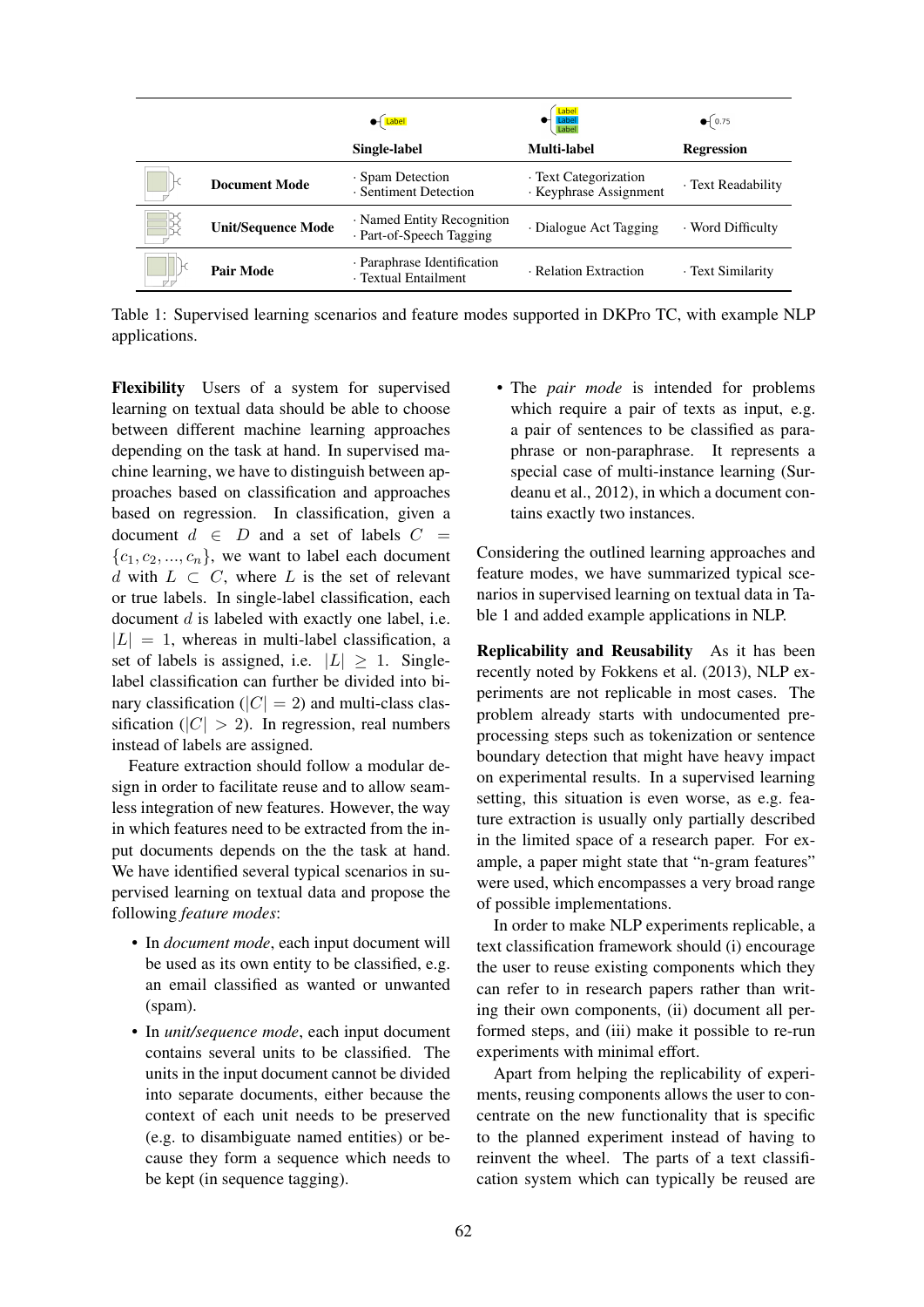preprocessing components, generic feature extractors, machine learning algorithms, and evaluation.

# 3 Architecture

We now give an overview of the DKPro TC architecture that was designed to take into account the requirements outlined above. A core design decision is to model each of the typical steps in text classification (reading input data and preprocessing, feature extraction, machine learning and evaluation) as separate *tasks*. This modular architecture helps the user to focus on the main problem, i.e. developing and selecting good features.

In the following, we describe each module in more detail, starting with the workflow engine that is used to assemble the tasks into an experiment.

# 3.1 Configuration and Workflow Engine

We rely on the DKPro Lab (Eckart de Castilho and Gurevych, 2011) workflow engine, which allows fine-grained control over the dependencies between single tasks, e.g. the pre-processing of a document obviously needs to happen before the feature extraction. In order to shield the user from the complex "wiring" of tasks, DKPro TC currently provides three pre-defined workflows: *Train/Test*, *Cross-Validation*, and *Prediction* (on unseen data). Each workflow supports the feature modes described above: document, unit/sequence, and pair.

The user is still able to control the behavior of the workflow by setting parameters, most importantly the sources of input data, the set of feature extractors, and the classifier to be used. Internally, each parameter is treated as a single dimension in the global *parameter space*. Users may provide more than one value for a certain parameter, e.g. specific feature sets or several classifiers. The workflow engine will automatically run all possible parameter value combinations (a process called *parameter sweeping*).

#### 3.2 Reading Input Data

Input data for supervised learning tasks comes in myriad different formats which implies that reading data cannot be standardized, but needs to be handled individually for each data set. However, the internal processing should not be dependent on the input format. We therefore use the Common Analysis Structure (CAS), provided by the Apache Unstructured Information Management Architecture (UIMA), to represent input documents and annotations in a standardized way.

Under the UIMA model, reading input data means to transform arbitrary input data into a CAS representation. DKPro TC already provides a wide range of readers from UIMA component repositories such as DKPro  $Core.<sup>2</sup>$  The reader also needs to assign to each classification unit an *outcome* attribute that represents the relevant label (single-label), labels (multi-label), or a real value (regression). In unit/sequence mode, the reader additionally needs to mark the units in the CAS. In pair mode, a pair of texts (instead of a single document) is stored within one CAS.

### 3.3 Preprocessing

In this step, additional information about the document is added to the CAS, which efficiently stores large numbers of stand-off annotations. In pair mode, the preprocessing is automatically applied to both documents.

DKPro TC allows the user to run arbitrary UIMA-based preprocessing components as long as they are compatible with the DKPro type system that is currently used by DKPro Core and EOP.<sup>3</sup> Thus, a large set of ready-to-use preprocessing components for more than ten languages is available, containing e.g. sentence boundary detection, lemmatization, POS-tagging, or parsing.

#### 3.4 Feature Extraction

DKPro TC ships a constantly growing number of feature extractors. Feature extractors have access to the document text as well as all the additional information that has been added in the form of UIMA stand-off annotations during the preprocessing step. Users of DKPro TC can add customized feature extractors for particular use cases on demand.

Among the ready-to-use feature extractors contained in DKPro TC, there are several ones extracting grammatical information, e.g. the pluralsingular ratio or the ratio of modal to all verbs. Other features collect information about stylistic cues of a document, e.g. the number of exclamations or the type-token-ratio. DKPro TC is able to extract n-grams or skip n-grams of tokens, characters, and POS tags.

Some feature extractors need access to information about the entire document collection, e.g. in

<sup>2</sup> http://dkpro-core-asl.googlecode.com

<sup>3</sup> http://hltfbk.github.io/Excitement-Open-Platform/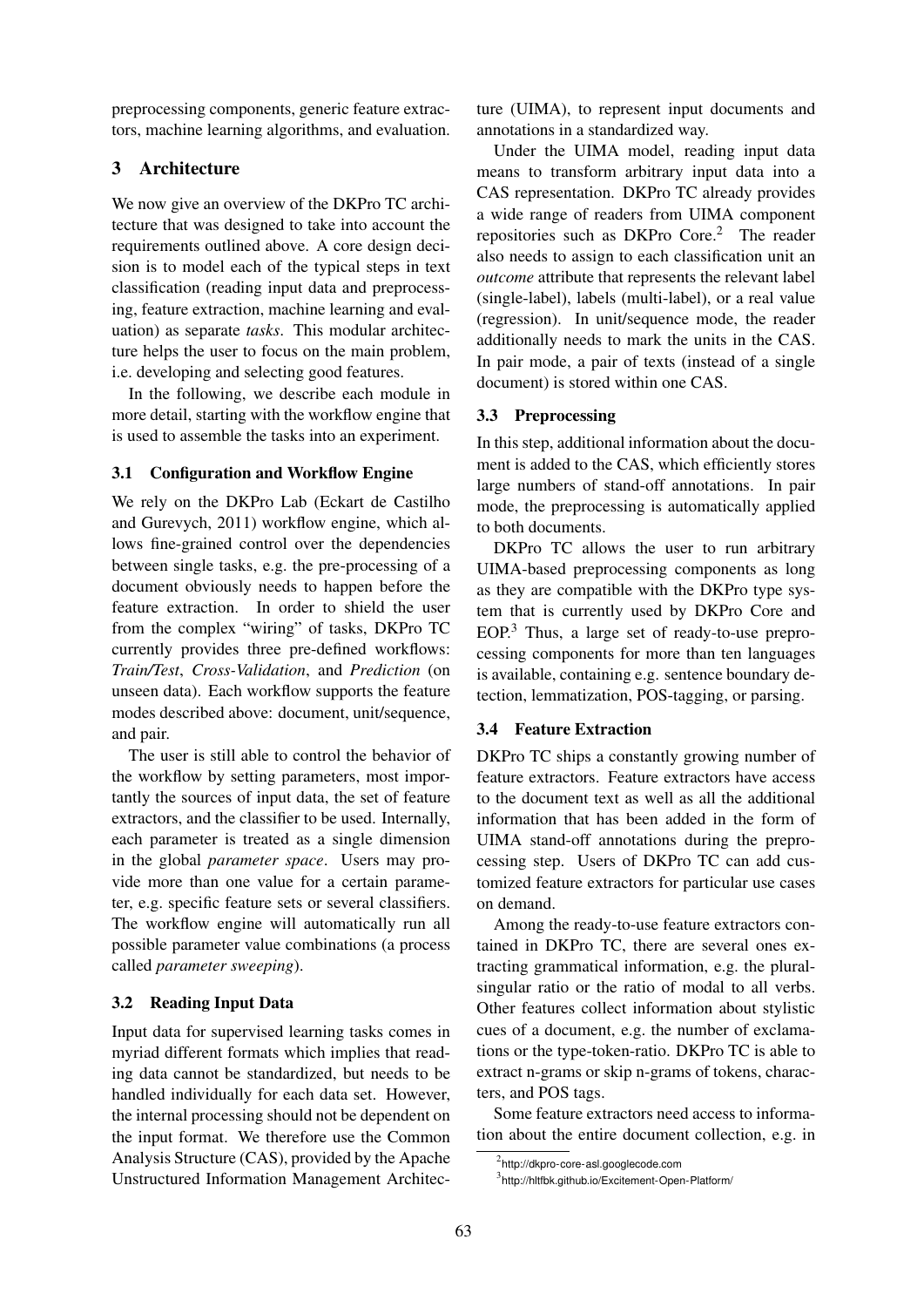order to weigh lexical features with tf.idf scores. Such extractors have to declare that they depend on collection level information and DKPro TC will automatically include a special task that is executed before the actual features are extracted. Depending on the feature mode which has been configured, DKPro TC will extract information on document level, unit- and/or sequence-level, or document pair level.

DKPro TC stores extracted features in its internal feature store. When the extraction process is finished, a configurable *data writer* converts the content from the feature store into a format which can be handled by the utilized machine learning tool. DKPro TC currently ships data writers for the Weka (Hall et al., 2009), Meka<sup>4</sup>, and Mallet (McCallum, 2002) frameworks. Users can also add dedicated data writers that output features in the format used by the machine learning framework of their choice.

#### 3.5 Supervised Learning

For the actual machine learning, DKPro TC currently relies on Weka (single-label and regression), Meka (multi-label), and Mallet (sequence labeling). It contains a task which trains a freely configurable classifier on the training data and evaluates the learned model on the test data.

Before training and evaluation, the user may apply dimensionality reduction to the feature set, i.e. select a limited number of (expectedly meaningful) features to be included for training and evaluating the classifier. DKPro TC uses the feature selection capabilities of Weka (single-label and regression) and Mulan (multi-label) (Tsoumakas et al., 2010).

DKPro TC can also predict labels on unseen (i.e. unlabeled) data, using a trained classifier. In that case, no evaluation will be carried out, but the classifier's prediction for each document will be written to a file.

#### 3.6 Evaluation and Reporting

DKPro TC calculates common evaluation scores including accuracy, precision, recall, and  $F_1$ score. Whenever sensible, scores are reported for each individual label as well as aggregated over all labels. To support users in further analyzing the performance of a classification workflow, DKPro TC outputs the confusion matrix, the actual predictions assigned to each document, and a ranking of the most useful features based on the configured feature selection algorithm. Additional task-specific reporting can be added by the user.

As mentioned before, a major goal of DKPro TC is to increase the replicability of NLP experiments. Thus, for each experiment, all configuration parameters are stored and will be reported together with the classification results.

# 4 Tweet Classification: A Use Case

We now give a brief summary of what a supervised learning task might look like in DKPro TC using a simple Twitter sentiment classification example. Assuming that we want to classify a set of tweets either as "emotional" or "neutral", we can use the setup shown in Listing 1. The example uses the Groovy programming language which yields better readable code, but pure Java is also supported. Likewise, a DKPro TC experiment can also be set up with the help of a configuration file, e.g. in JSON or via Groovy scripts.

First, we create a workflow as a BatchTask-CrossValidation which can be used to run a cross-validation experiment on the data (using 10 folds as configured by the corresponding parameter). The workflow uses LabeledTweet-Reader in order to import the experiment data from source text files into the internal document representation (one document per tweet). This reader adds a UIMA annotation that specifies the gold standard classification outcome, i.e. the relevant label for the tweet. In this use case, preprocessing consists of a single step: running the ArkTweetTagger (Gimpel et al., 2011), a specialized Twitter tokenizer and POS-tagger that is integrated in DKPro Core. The feature mode is set to document (one tweet per CAS), and the learning mode to single-label (each tweet is labeled with exactly one label), cf. Table 1.

Two feature extractors are configured: One for returning the number of hashtags and another one returning the ratio of emoticons to tokens in the tweet. Listing 2 shows the Java code for the second extractor. Two things are noteworthy: (i) document text and UIMA annotations are readily available through the JCas object, and (ii) this is really all that the user needs to write in order to add a new feature extractor.

The next item to be configured is the Weka-DataWriter which converts the internal fea-

<sup>4</sup> http://meka.sourceforge.net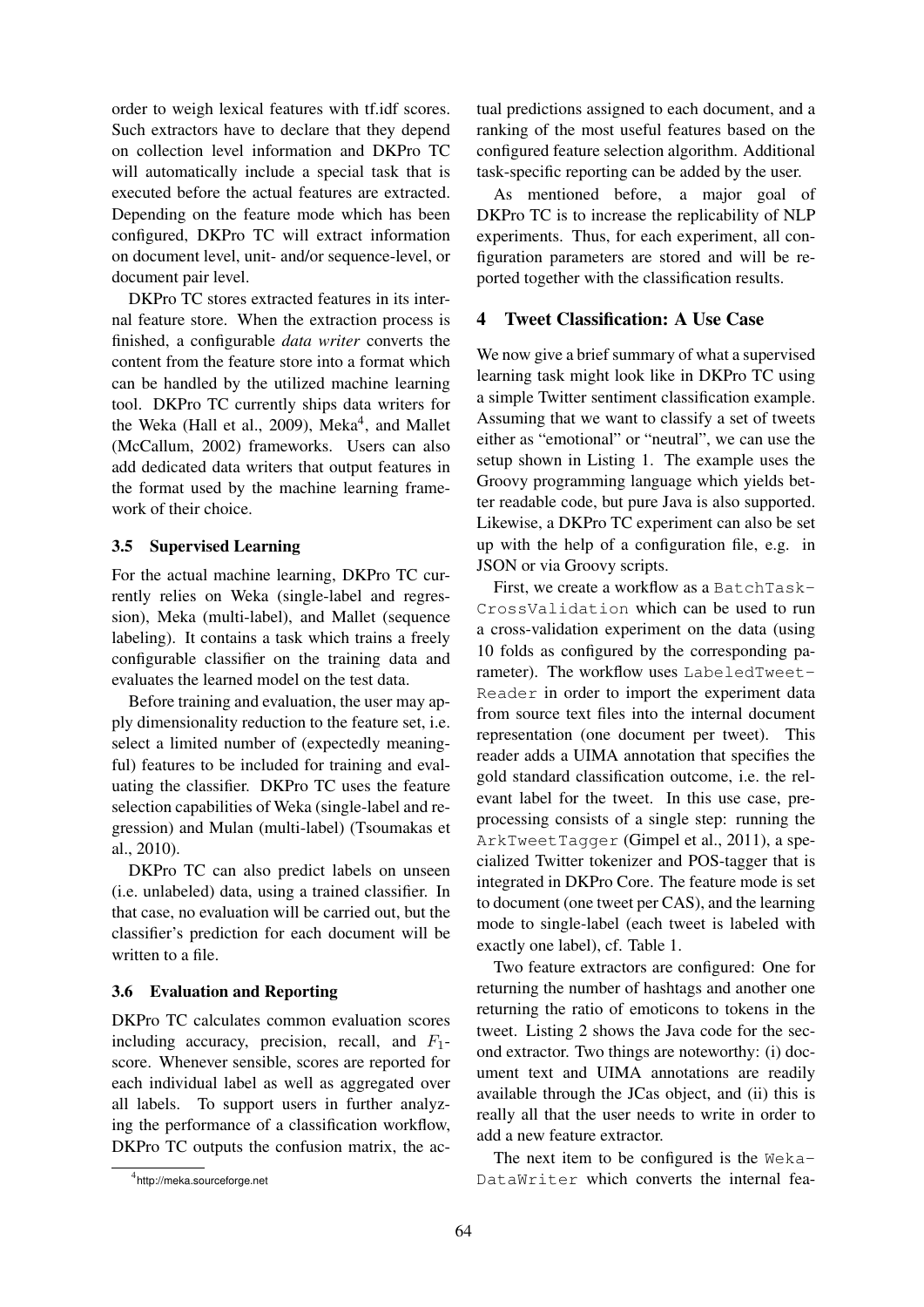```
BatchTaskCrossValidation batchTask = [
    experimentName: "Twitter-Sentiment",
    preprocessingPipeline: createEngineDescription(ArkTweetTagger), // Preprocessing
    parameterSpace: [ // multi-valued parameters in the parameter space will be swept
        Dimension.createBundle("reader", [
            readerTrain: LabeledTweetReader,
             readerTrainParams: [LabeledTweetReader.PARAM_CORPUS_PATH, "src/main/resources/tweets.txt"]]),
        Dimension.create("featureMode", "document"),
Dimension.create("learningMode", "singleLabel"),
        Dimension.create("featureSet", [EmoticonRatioExtractor.name, NumberOfHashTagsExtractor.name]),
        Dimension.create("dataWriter", WekaDataWriter.name),
        Dimension.create("classificationArguments", [NaiveBayes.name, RandomForest.name])],
    reports: [BatchCrossValidationReport], // collects results from folds
    numFolds: 10];
```
Listing 1: Groovy code to configure a DKPro TC cross-validation BatchTask on Twitter data.

```
public class EmoticonRatioFeatureExtractor
extends FeatureExtractorResource_ImplBase implements DocumentFeatureExtractor
{
    @Override
    public List<Feature> extract(JCas annoDb) throws TextClassificationException {
        int nrOfEmoticons = JCasUtil.select(annoDb, EMO.class).size();
        int nrOfTokens = JCasUtil.select(annoDb, Token.class).size();
        double ratio = (double) nrOfEmoticons / nrOfTokens;
        return new Feature("EmoticonRatio", ratio).asList();
    }
}
```
Listing 2: A DKPro TC document mode feature extractor measuring the ratio of emoticons to tokens.

ture representation into the Weka ARFF format. For the classification, two machine learning algorithms will be iteratively tested: a Naive Bayes classifier and a Random Forest classifier. Passing a list of parameters into the parameter space will automatically make DKPro TC test all possible parameter combinations. The classification task automatically trains a model on the training data and stores the results of the evaluation on the test data for each fold on the disk. Finally, the evaluation scores for each fold are collected by the BatchCrossValidationReport and written to a single file using a tabulated format.

# 5 Related Work

This section will give a brief overview about tools with a scope similar to DKPro TC. We only list freely available software, most of which is opensource. Unless otherwise indicated, all of the tools are written in Java.

ClearTK (Ogren et al., 2008) is conceptually closest to DKPro TC and shares many of its distinguishing features like the modular feature extractors. It provides interfaces to machine learning libraries such as Mallet or libsvm, offers wrappers for basic NLP components, and comes with a feature extraction library that facilitates the development of custom feature extractors within the UIMA framework. In contrast to DKPro TC, it is rather designed as a programming library than a

customizable research environment for quick experiments and does not provide predefined text classification setups. Furthermore, it does not support parameter sweeping and has no explicit support for creating experiment reports.

Argo (Rak et al., 2013) is a web-based workbench with support for manual annotation and automatic analysis of mainly bio-medical data. Like DKPro TC, Argo is based on UIMA, but focuses on sequence tagging, and it lacks DKPro TC's parameter sweeping capabilities.

NLTK (Bird et al., 2009) is a general-purpose NLP toolkit written in Python. It offers components for a wide range of preprocessing tasks and also supports feature extraction and machine learning for supervised text classification. Like DKPro TC, it can be used to quickly setup baseline experiments. As opposed to DKPro TC, NLTK lacks a modular structure with respect to preprocessing and feature extraction and does not support parameter sweeping.

Weka (Hall et al., 2009) is a machine learning framework that covers only the last two steps of DKPro TC's experimental process, i.e. machine learning and evaluation. However, it offers no dedicated support for preprocessing and feature generation. Weka is one of the machine learning frameworks that can be used within DKPro TC for actual machine learning.

Mallet (McCallum, 2002) is another machine